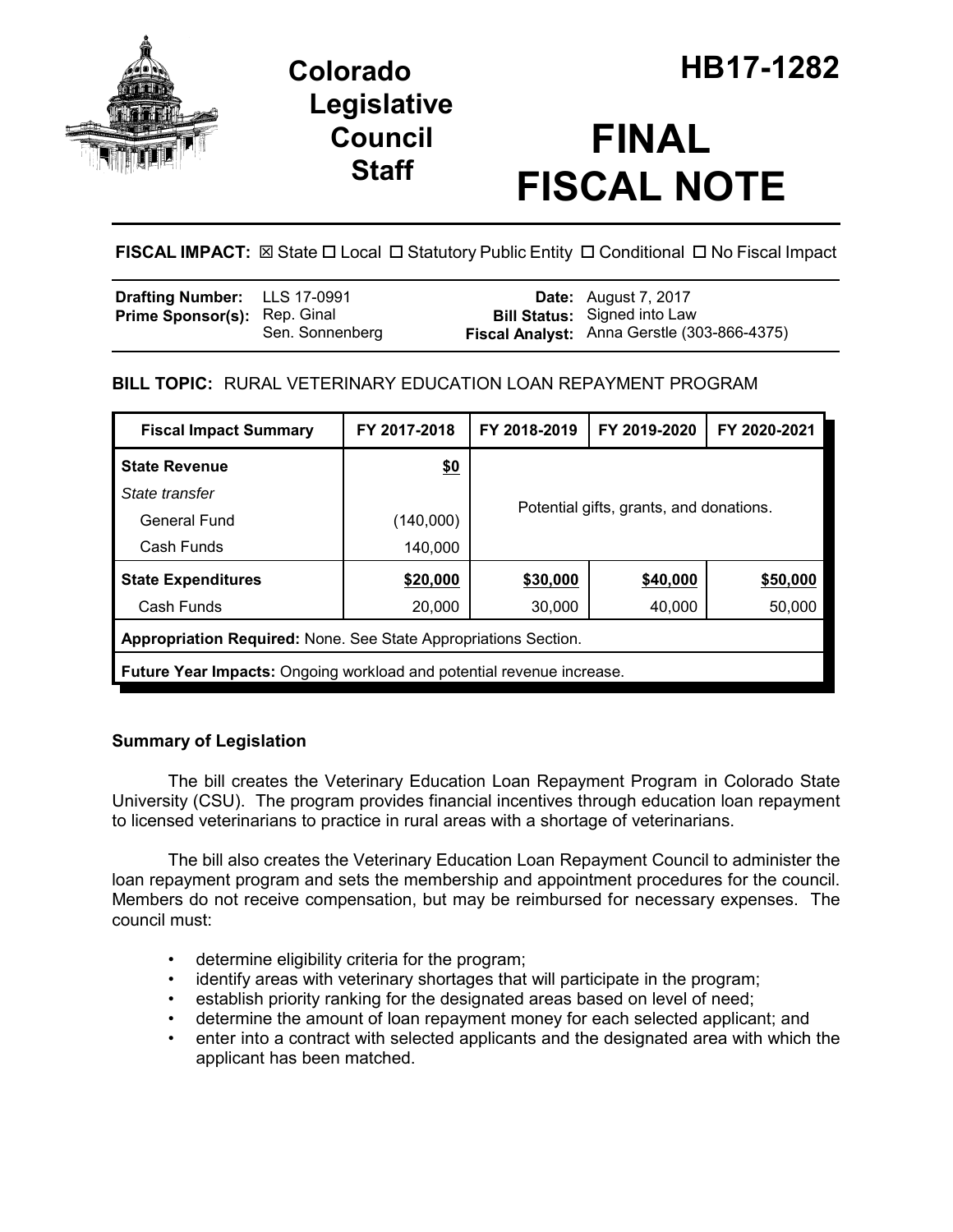Page 2

Up to four applicants may be selected annually to participate in the program. The bill specifies the eligibility criteria and the factors that the council must consider in evaluating applications. An applicant selected for the program is eligible for an amount that correlates to his or her outstanding loans, up to \$70,000, and must contract with the council to provide services in a designated shortage area for up to four years. The amount is distributed to selected applicants as follows:

- \$10,000 upon completion of six months of the first year;
- an additional \$15,000 upon completion of the second year;
- an additional \$20,000 upon completion of the third year; and
- an additional \$25,000 upon completion of the fourth year.

The bill creates the Veterinary Education Loan Repayment Fund and moneys in the fund are continuously appropriated. The council may receive and expend gifts, grants, and donations for the program, including endowment funds, and may contract with a public or private entity. If an entity donates money for the placement of a veterinarian in a specific shortage area, that entity must commit to provide the full amount required for placement of a selected applicant for four years.

#### **Background**

*Federal program.* The federal Veterinary Education Loan Repayment Program provides \$25,000 per year in loan repayment to selected individuals who commit to working in areas with veterinary shortages for three years. In FY 2014-15, 48 veterinarians received awards and were working in 26 states. Although none were placed in Colorado in FY 2014-15, two veterinarians were placed in Colorado in FY 2015-16. For the federal program, eight shortage areas in Colorado were identified.

#### **State Revenue**

#### *The bill transfers funds and may increase state revenue, as discussed below.*

**State transfers.** The bill transfers \$140,000 from the General Fund to the Veterinary Education Loan Repayment Fund on September 1, 2017.

*Gifts, grants, and donations.* The bill may increase state cash fund revenue from gifts, grants, and donations to the fund. No sources have been identified at this time. Revenue from gifts, grants, and donations is exempt from TABOR.

#### **State Expenditures**

#### *Beginning in FY 2017-18, the bill increases state cash fund expenditures by \$140,000 for Colorado State University. The bill also increases the workload for the Department of Agriculture,* as discussed below.

*Colorado State University.* The bill increases costs and workload for CSU to implement the veterinary education loan repayment program. The \$140,000 identified in the bill fully funds the loan repayment for two selected individuals, based on the four-year loan repayment schedule identified in the bill. The fiscal note assumes that the \$140,000 will be spent over four years, through FY 2020-21, as the funds are continuously appropriated. Should the council obtain